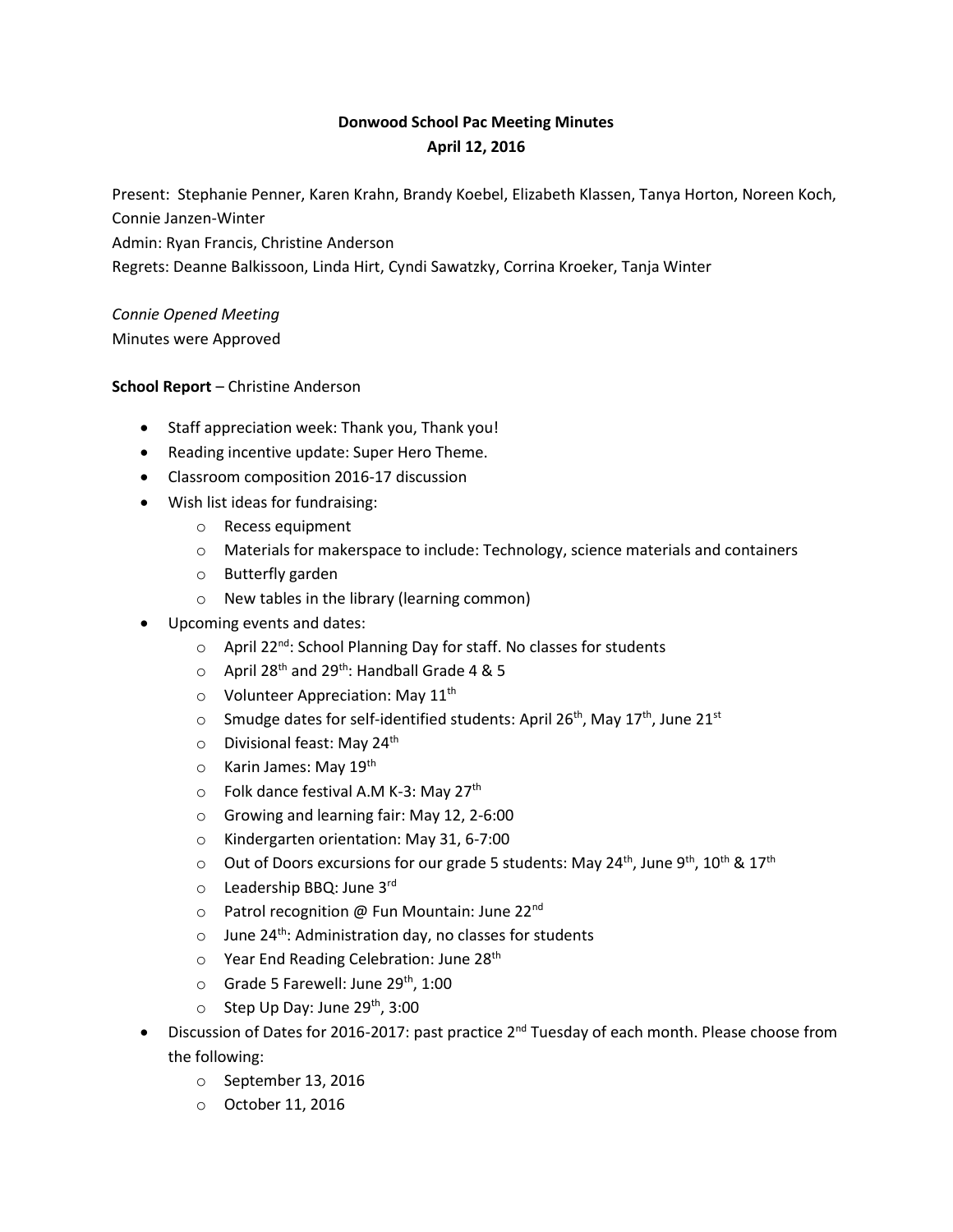- o November 8, 2016
- o December 13, 2016
- o January 10, 2017
- o February 14, 2017
- o March 14, 2017
- o April 11, 2017
- o May 9, 2017
- o June 13, 2017

# **Reports**

#### **Hot Lunch/Corrina**

- Brandy Koebel & Deanne Balkissoon will head up the 2016-2017 Hot Lunch program.

- This month is pizza with "homemade" rice krispie cake. Next month will be taco in a bag.

## **Fundraising/Brandy Koebel**

– Plant fundraiser total: \$3730.00. PAC receives 30% of the total of the moneys from the fundraiser. Unofficial profit is \$1324.00.

- They will send out notes asking for volunteers for sorting, etc. for the day of the plants arrive on May 17, 2016.

## **Staff Appreciation/Brandy Koebel**

- **–** went really well
- it was a week long and had different themes for each day
- Candy appeared to be the staff favorite
- went slightly over budget \$1.38

## **Treasurer – Noreen Koch**

General Fund – \$1250.39 Hot Lunch – \$2437.10 Greening - \$2274.49 Fundraising - \$300.00 Greening Maintenance - \$2500.00 School/Student Suppot - \$0.00

**–** average profit for hot lunch for the school year is \$182.00 per hot lunch (not including the April hot lunch)

## **Business Arising**

 Wish list from Admin report discussed – Administration will report in the next PAC meeting with a list of items needed for the recess boxes